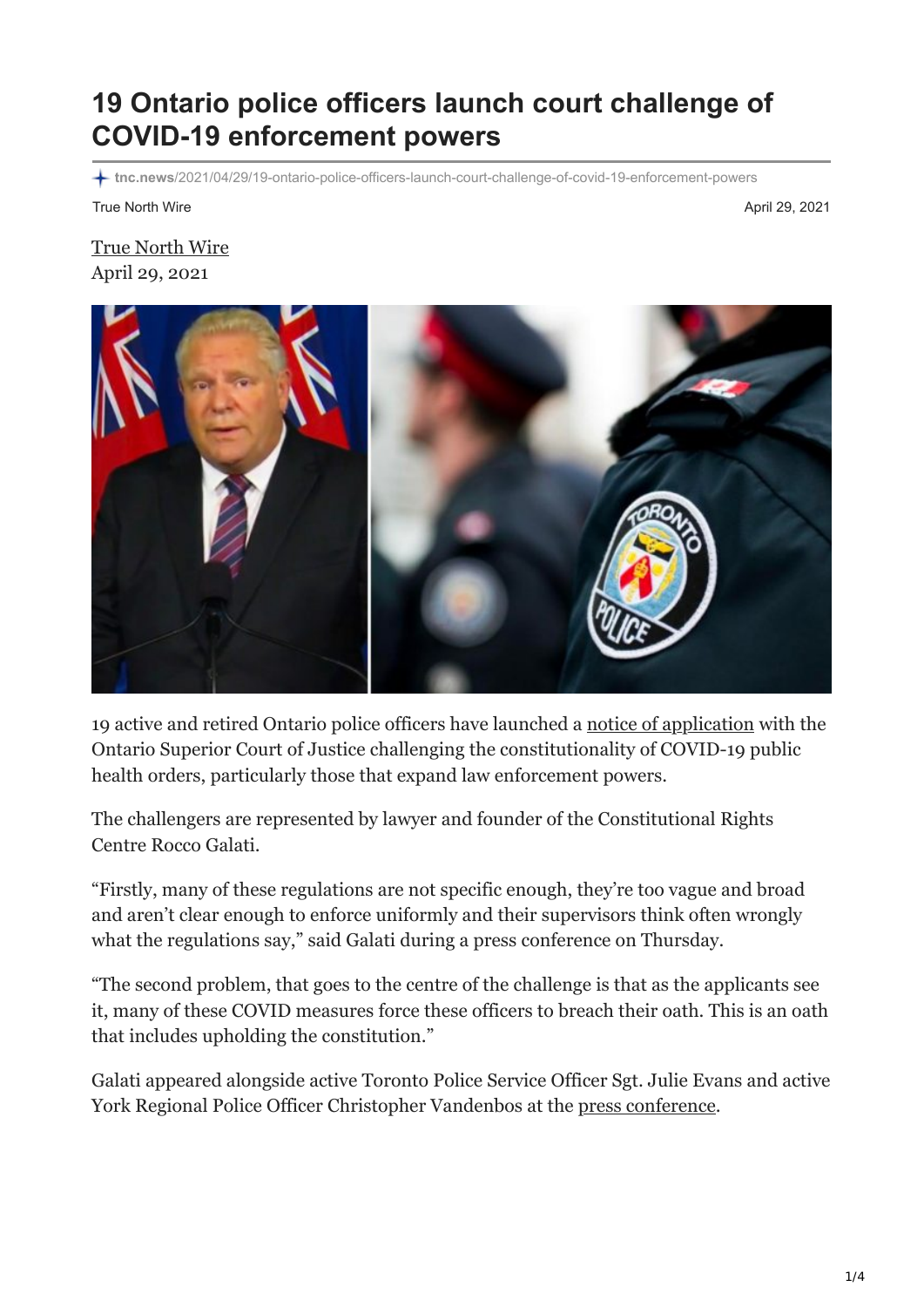

Watch Video At: <https://youtu.be/d5Nva8TBxSA>

"When I saw this legislation coming into play, I questioned it immediately. There was no doubt in my mind that it was an outright breach of people's Charter rights and freedoms. I swore an oath, I grew up and had every vision of being passionate about protecting those rights, that has never changed," said Sgt. Evans.

The notice seeks to address the legality and scope of a number of COVID-19 public health orders including Ontario's state of emergency declaration, lockdowns and stay at home orders, social distancing and mask wearing.

With regard to lockdowns, the application asks for a declaration that lockdowns and stayat-home orders "are forms of martial law, the strict and exclusive jurisdiction of the Federal Parliament" as well as being "outside the province's jurisdiction."

A seperate part of the application seeks to address the enforcement measures police officers are being forced to comply with.

The application goes on to describe recent expansions of police powers by Ontario Premier Doug Ford to stop motorists and Canadians outside of their home as "unconstitutional and of no force and effect" violation the Charter rights to liberty and a right to remain silent.

Provincial border checkpoints are also included in the legal challenge.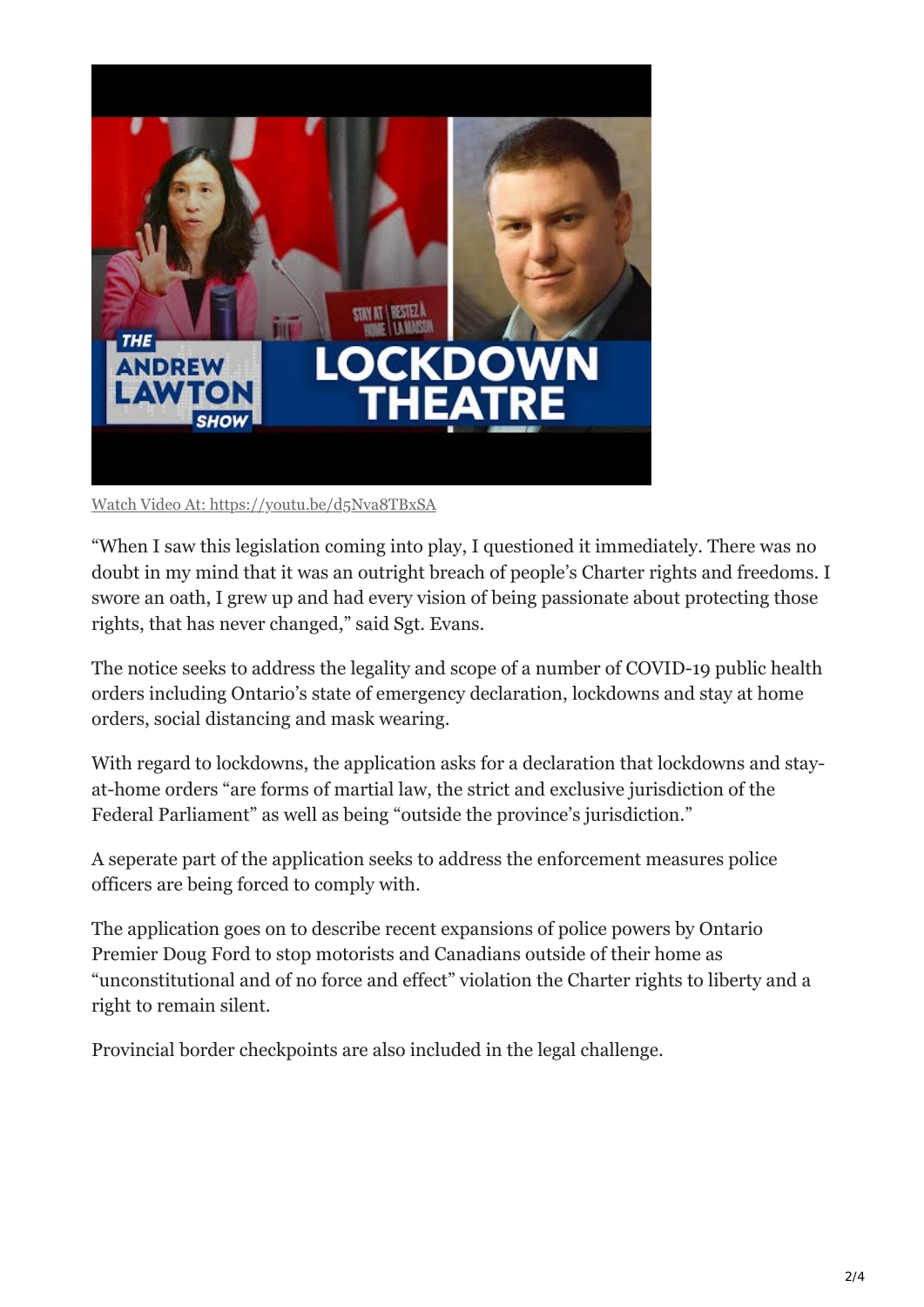

Watch Video At: <https://youtu.be/en2Bve38bBk>

True North reached out to the Ford government for comment but did not hear back in time for publication of this article.

On April 7, Premier Ford announced a spat of new lockdown measures meant to handle the province's growing COVID-19 crisis including the increased police powers and border checkpoints. Soon after the announcement, police agencies across the province and constitutional rights groups slammed the Ford government for the draconian measures.

Eventually Premier Ford was forced to issue [an apology](https://tnc.news/2021/04/22/ford-apologizes-for-controversial-lockdown-measures/) for the decision, saying that his government had "got it wrong."

"We moved fast to put in measures in place to reduce mobility, but we moved too fast," he said.

"I know that some of those measures, especially around enforcement, they went too far. Simply put, we got it wrong. We made a mistake."